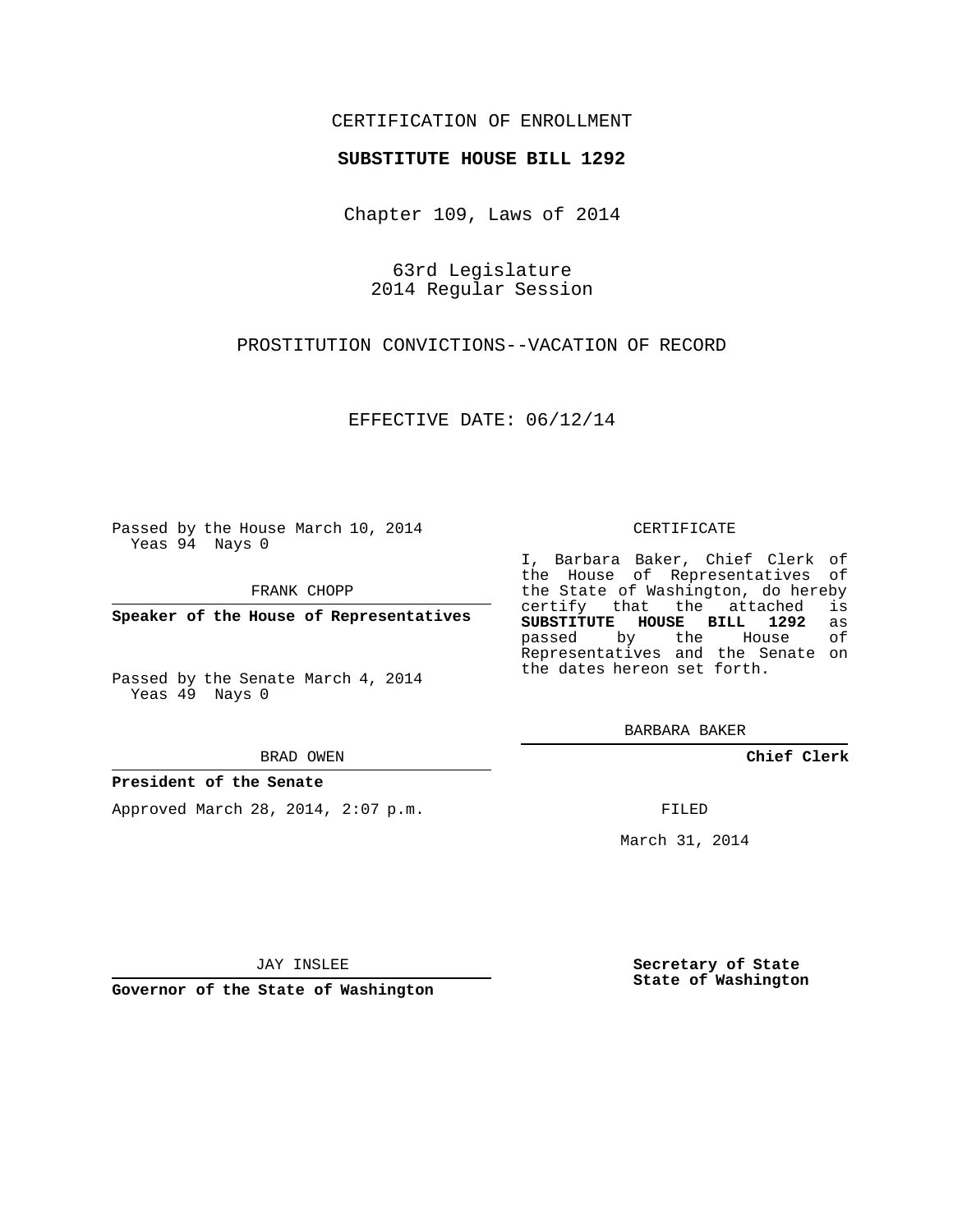# **SUBSTITUTE HOUSE BILL 1292** \_\_\_\_\_\_\_\_\_\_\_\_\_\_\_\_\_\_\_\_\_\_\_\_\_\_\_\_\_\_\_\_\_\_\_\_\_\_\_\_\_\_\_\_\_

\_\_\_\_\_\_\_\_\_\_\_\_\_\_\_\_\_\_\_\_\_\_\_\_\_\_\_\_\_\_\_\_\_\_\_\_\_\_\_\_\_\_\_\_\_

## AS AMENDED BY THE SENATE

Passed Legislature - 2014 Regular Session

# **State of Washington 63rd Legislature 2014 Regular Session**

**By** House Public Safety (originally sponsored by Representatives Orwall, Goodman, Roberts, Appleton, Green, Hope, Kochmar, Moscoso, Jinkins, Upthegrove, and Ryu)

READ FIRST TIME 02/18/13.

 AN ACT Relating to vacating prostitution convictions; reenacting and amending RCW 9.96.060; and adding a new section to chapter 9.96 RCW.

BE IT ENACTED BY THE LEGISLATURE OF THE STATE OF WASHINGTON:

 **Sec. 1.** RCW 9.96.060 and 2012 c 183 s 5 and 2012 c 142 s 2 are each reenacted and amended to read as follows:

 (1) Every person convicted of a misdemeanor or gross misdemeanor offense who has completed all of the terms of the sentence for the misdemeanor or gross misdemeanor offense may apply to the sentencing court for a vacation of the applicant's record of conviction for the offense. If the court finds the applicant meets the tests prescribed in subsection (2) of this section, the court may in its discretion vacate the record of conviction by: (a)(i) Permitting the applicant to withdraw the applicant's plea of guilty and to enter a plea of not guilty; or (ii) if the applicant has been convicted after a plea of not guilty, the court setting aside the verdict of guilty; and (b) the court dismissing the information, indictment, complaint, or citation against the applicant and vacating the judgment and sentence.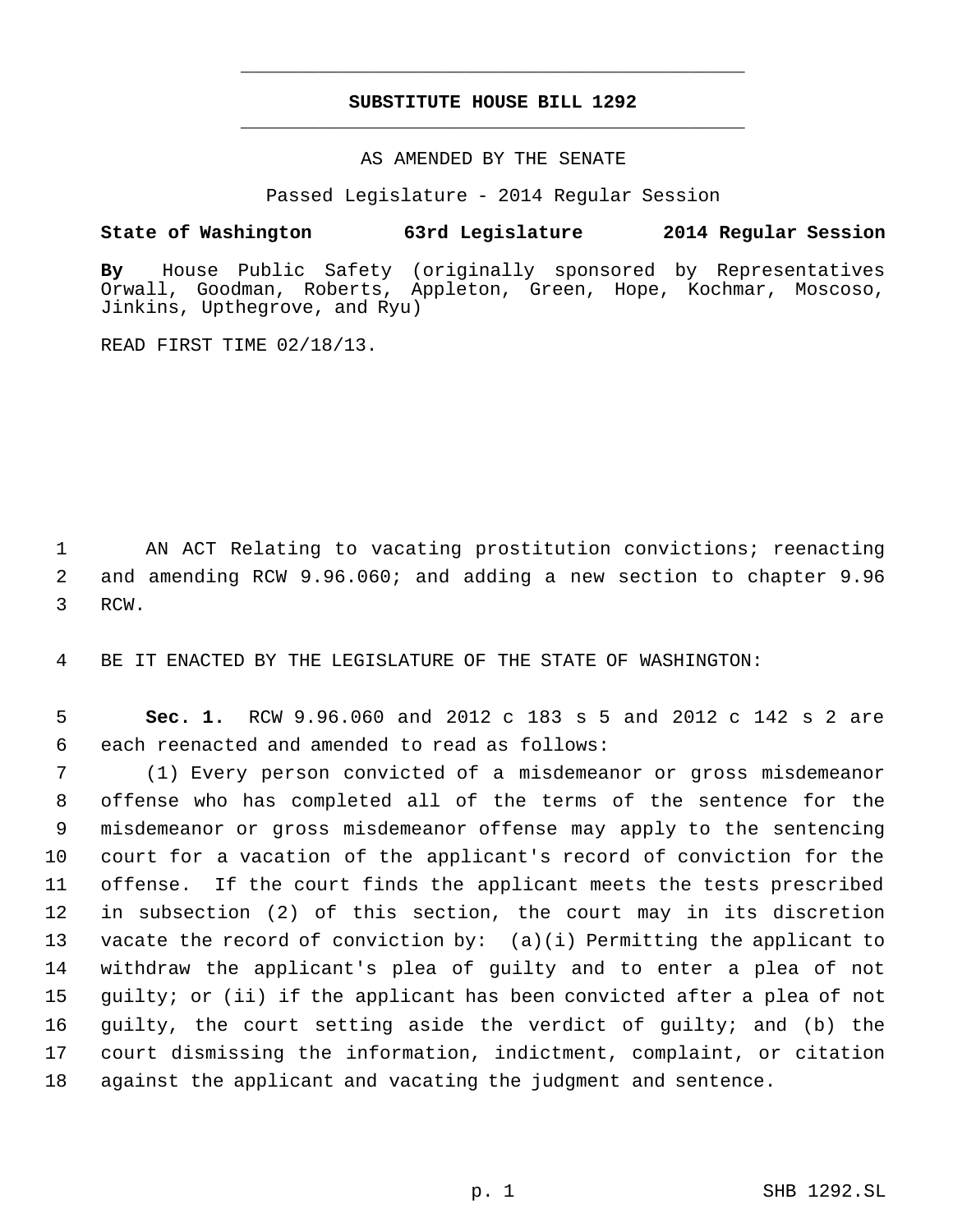(2) An applicant may not have the record of conviction for a misdemeanor or gross misdemeanor offense vacated if any one of the following is present:

 (a) There are any criminal charges against the applicant pending in any court of this state or another state, or in any federal court;

 (b) The offense was a violent offense as defined in RCW 9.94A.030 or an attempt to commit a violent offense;

 (c) The offense was a violation of RCW 46.61.502 (driving while under the influence), 46.61.504 (actual physical control while under the influence), 9.91.020 (operating a railroad, etc. while intoxicated), or the offense is considered a "prior offense" under RCW 46.61.5055 and the applicant has had a subsequent alcohol or drug 13 violation within ten years of the date of arrest for the prior offense; (d) The offense was any misdemeanor or gross misdemeanor violation,

 including attempt, of chapter 9.68 RCW (obscenity and pornography), chapter 9.68A RCW (sexual exploitation of children), or chapter 9A.44 RCW (sex offenses);

 (e) The applicant was convicted of a misdemeanor or gross misdemeanor offense as defined in RCW 10.99.020, or the court determines after a review of the court file that the offense was committed by one family member or household member against another, or the court, after considering the damage to person or property that resulted in the conviction, any prior convictions for crimes defined in RCW 10.99.020, or for comparable offenses in another state or in federal court, and the totality of the records under review by the court regarding the conviction being considered for vacation, determines that the offense involved domestic violence, and any one of the following factors exist:

 (i) The applicant has not provided written notification of the vacation petition to the prosecuting attorney's office that prosecuted the offense for which vacation is sought, or has not provided that notification to the court;

 (ii) The applicant has previously had a conviction for domestic violence. For purposes of this subsection, however, if the current application is for more than one conviction that arose out of a single incident, none of those convictions counts as a previous conviction; (iii) The applicant has signed an affidavit under penalty of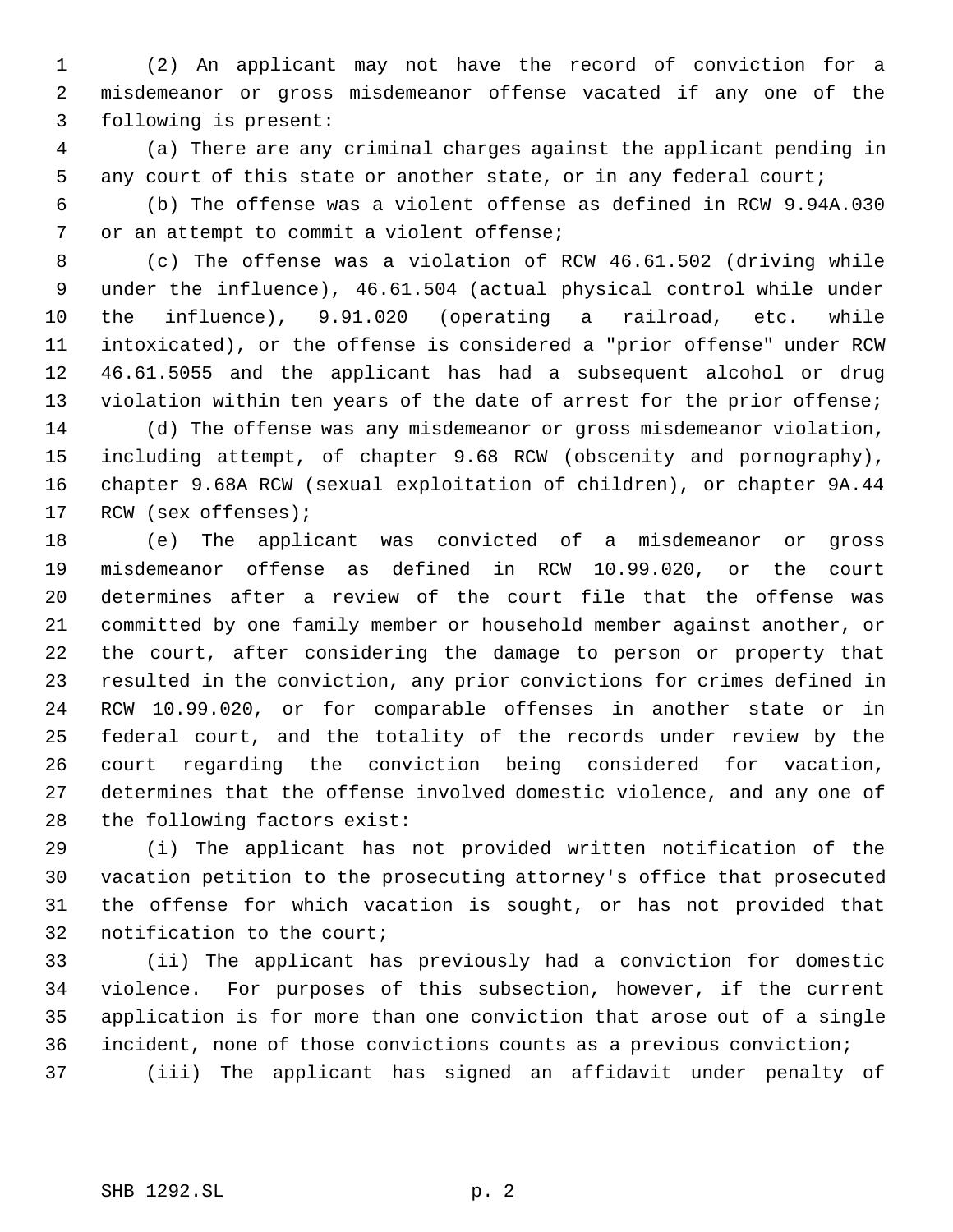perjury affirming that the applicant has not previously had a conviction for a domestic violence offense, and a criminal history check reveals that the applicant has had such a conviction; or

 (iv) Less than five years have elapsed since the person completed the terms of the original conditions of the sentence, including any financial obligations and successful completion of any treatment ordered as a condition of sentencing;

 (f) For any offense other than those described in (e) of this subsection, less than three years have passed since the person completed the terms of the sentence, including any financial obligations;

 (g) The offender has been convicted of a new crime in this state, another state, or federal court since the date of conviction;

 (h) The applicant has ever had the record of another conviction vacated; or

 (i) The applicant is currently restrained, or has been restrained within five years prior to the vacation application, by a domestic violence protection order, a no-contact order, an antiharassment order, or a civil restraining order which restrains one party from contacting the other party.

21 (3) Subject to section 2 of this act, every person convicted of prostitution under RCW 9A.88.030 who committed the offense as a result of being a victim of trafficking, RCW 9A.40.100, promoting prostitution in the first degree, RCW 9A.88.070, promoting commercial sexual abuse 25 of a minor, RCW 9.68A.101, or trafficking in persons under the trafficking victims protection act of 2000, 22 U.S.C. Sec. 7101 et seq. may apply to the sentencing court for vacation of the applicant's record of conviction for the prostitution offense. An applicant may not have the record of conviction for prostitution vacated if any one of the following is present:

 (a) There are any criminal charges against the applicant pending in 32 any court of this state or another state, or in any federal court, for any crime other than prostitution; or

34 (b) The offender has been convicted of another crime<sub>r</sub> except 35 prostitution, in this state, another state, or federal court since the 36 date of conviction( $\ddot{\textbf{i}}$ 

 $\{c\}$  The applicant has ever had the record of another prostitution 38 conviction vacated)).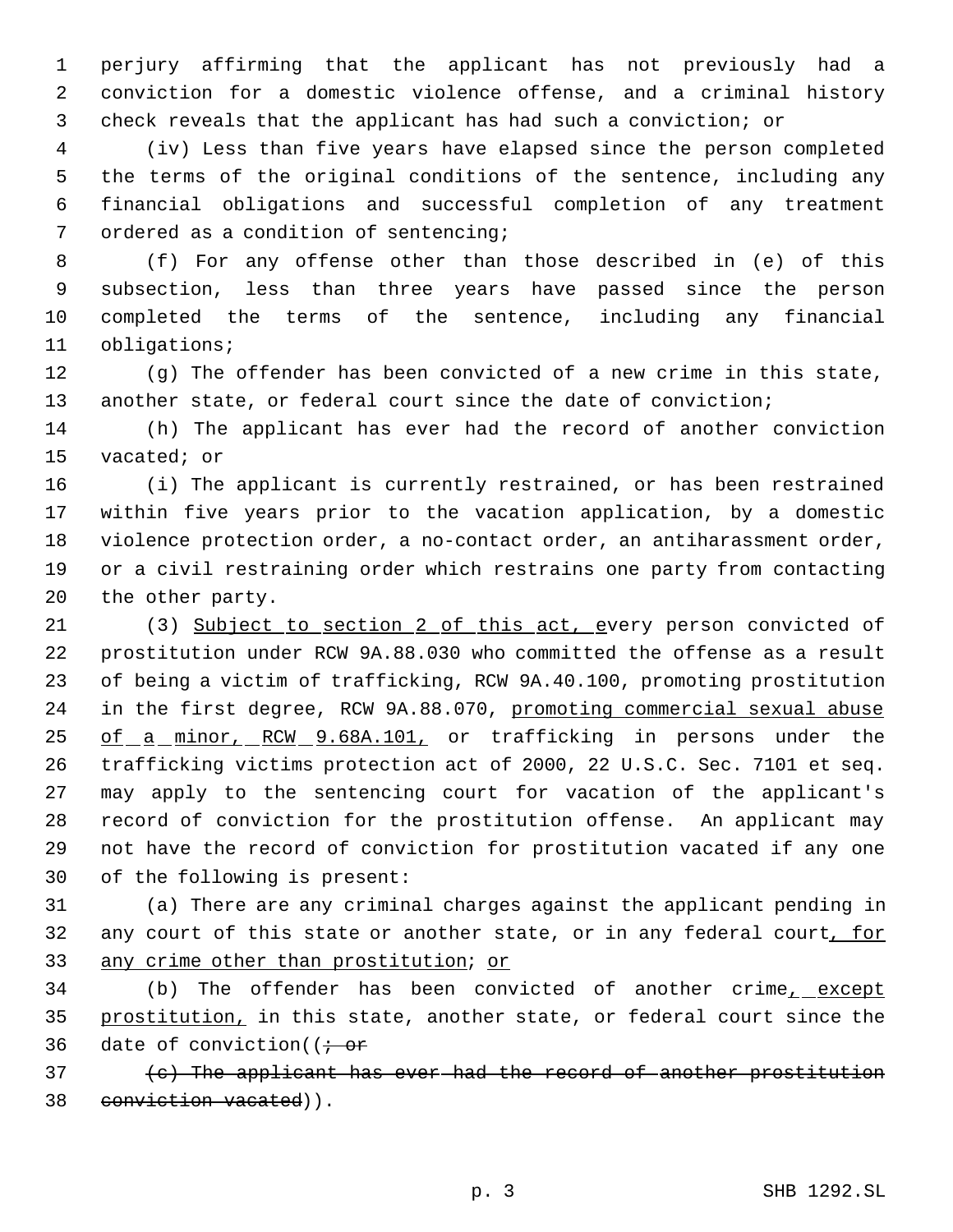(4) Once the court vacates a record of conviction under subsection (1) of this section, the person shall be released from all penalties and disabilities resulting from the offense and the fact that the person has been convicted of the offense shall not be included in the person's criminal history for purposes of determining a sentence in any subsequent conviction. For all purposes, including responding to questions on employment or housing applications, a person whose conviction has been vacated under subsection (1) of this section may state that he or she has never been convicted of that crime. Nothing in this section affects or prevents the use of an offender's prior conviction in a later criminal prosecution.

 (5) All costs incurred by the court and probation services shall be paid by the person making the motion to vacate the record unless a determination is made pursuant to chapter 10.101 RCW that the person making the motion is indigent, at the time the motion is brought.

 (6) The clerk of the court in which the vacation order is entered shall immediately transmit the order vacating the conviction to the Washington state patrol identification section and to the local police agency, if any, which holds criminal history information for the person who is the subject of the conviction. The Washington state patrol and any such local police agency shall immediately update their records to reflect the vacation of the conviction, and shall transmit the order vacating the conviction to the federal bureau of investigation. A conviction that has been vacated under this section may not be disseminated or disclosed by the state patrol or local law enforcement agency to any person, except other criminal justice enforcement agencies.

 NEW SECTION. **Sec. 2.** A new section is added to chapter 9.96 RCW to read as follows:

 (1) In order to vacate a record of conviction for a prostitution offense pursuant to RCW 9.96.060(3) as a result of being a victim of trafficking, RCW 9A.40.100, the applicant must prove each of the following elements by a preponderance of the evidence:

 (a)(i) The applicant was recruited, harbored, transported, provided, obtained, bought, purchased, or received by another person;

 (ii) The person who committed any of the acts in (a)(i) of this subsection against the applicant acted knowingly or in reckless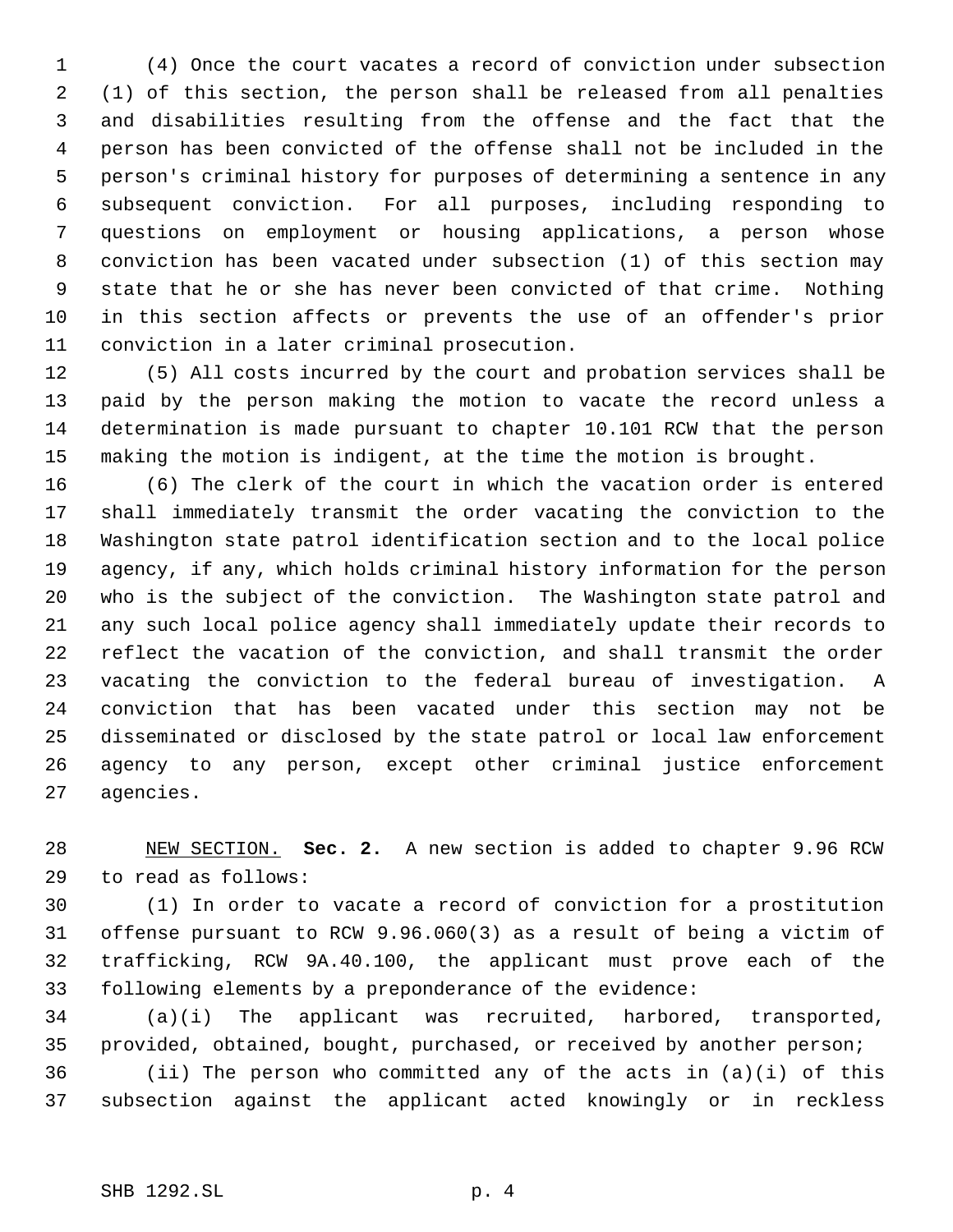disregard for the fact that force, fraud, or coercion would be used to cause the applicant to engage in a sexually explicit act or commercial sex act; and

 (iii) The applicant's conviction record for prostitution resulted from such acts; or

 (b)(i) The applicant was recruited, harbored, transported, provided, obtained, bought, purchased, or received by another person;

 (ii) The person who committed any of the acts in (b)(i) of this subsection against the applicant acted knowingly or in reckless disregard for the fact that the applicant had not attained the age of eighteen and would be caused to engage in a sexually explicit act or 12 commercial sex act; and

 (iii) The applicant's record of conviction for prostitution resulted from such acts.

 (2) In order to vacate a record of conviction for a prostitution offense pursuant to RCW 9.96.060(3) as a result of being a victim of promoting prostitution in the first degree, RCW 9A.88.070, the applicant must prove each of the following elements by a preponderance of the evidence:

 (a)(i) The applicant was compelled by threat or force to engage in prostitution;

(ii) The person who compelled the applicant acted knowingly; and

 (iii) The applicant's conviction record for prostitution resulted from the compulsion; or

 (b)(i) The applicant has a mental incapacity or developmental 26 disability that renders the applicant incapable of consent;

(ii) The applicant was compelled to engage in prostitution;

(iii) The person who compelled the applicant acted knowingly; and

 (iv) The applicant's record of conviction for prostitution resulted from the compulsion.

 (3) In order to vacate a record of conviction for a prostitution offense pursuant to RCW 9.96.060(3) as a result of being a victim of promoting commercial sexual abuse of a minor, RCW 9.68A.101, the applicant must prove each of the following elements by a preponderance of the evidence:

 (a)(i) The applicant had not attained the age of eighteen at the time of the prostitution offense;